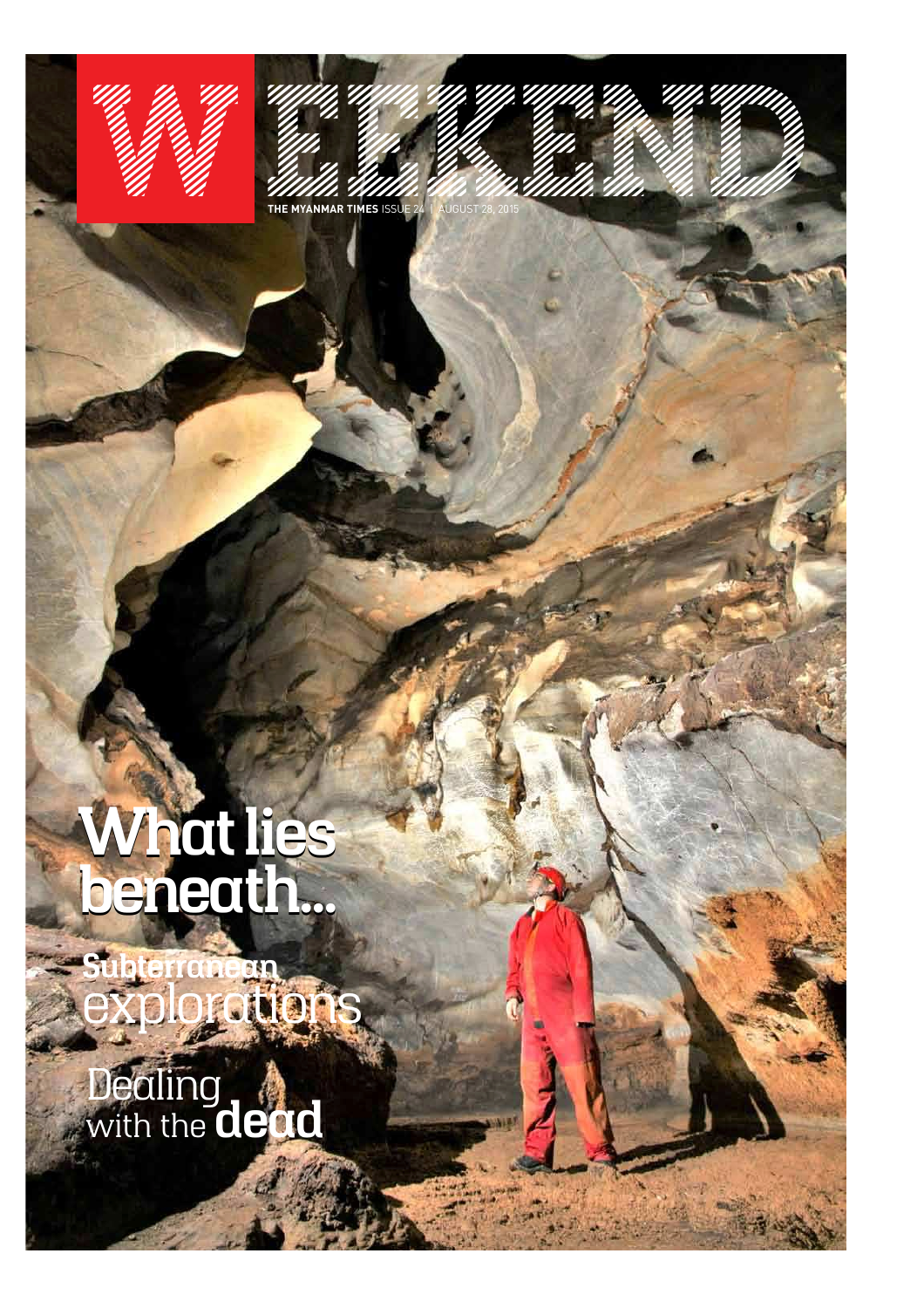## WWW.MMTIMES.COM





People hold a candlelight vigil to pay their respects to those who died at Erawan shrine – the popular tourist site where 20 people were killed on August 17 – marking one week since the attack in central Bangkok on August  $24.$ 

**Photo: AFP/ Nicolas Asfouri** 

**Cover Photo: Kyet Cave, Loikaw, by Chris Densham**

### FEATURE



FEATURE







**Subterranean explorations** Myanmar's caves are among the world's least-

12-13

**Dealing with the dead** Is working with the deceased losing its taboo?

**2015's best Asian adventures** Experience a touch of the exotic with these active adventure 16-17

holidays



Britain's frontline WWII tunnels rediscovered

health & beauty Why patience really is a virtue

Street style: The hottest looks from around town

Is cheating more 'natural' than staying monogamous?

18 TRAVEL SCHEDULES Domestic and international flight times

## **MCM** Myanmar Consolidated Media Ltd.

**Head Office:** 379/383 Bo Aung Kyaw Street,<br>Kyauktada Township, Yangon, Myanmar.<br>Telephone: (01) 253 642, 392 928 Facsimile: (01) 254 158

**Mandalay Bureau:** Bld Sa/1, Man Mandalar<br>Housing, 35th Street, between 70th and 71st<br>streets, Yan Myo Lone Quarter, Chan Aye Thar San Township. Tel: (02) 65391, 74585. Fax: (02) 24460 Email: mdybranch@myanmartimes.com.mm

**Nay Pyi Taw Bureau:** No (15/496) Yaza Htarni Road, Paung Laung (2)Q, Pyinmana. Tel: (067) 25982, 25983, 25309, 21426 Email: capitalbureau@myanmartimes.com.mm

**Chief Executive Officer**

Tony Child<br>**Editorial.Director** – U Thiha Saw<br>editorial.director.mcm@gmail.com<br>**Deputy Chief Operating Office**r – Tin Moe Aung<br>tinmoeaung.mcm@gmail.com<br>tinmoeaung.mcm@gmail.com

**WEEKEND Editor-at-Large** – Douglas Long dlong125@gmail.com **Pulse Editor** – Charlotte Rose charlottelola.rose@gmail.com **Editor Special Publications** – Wade Guyitt wadeguyitt@gmail.com<br>**Art Director** – Tin Zaw Htway<br>kohtway.mcm@gmail.com<br>**Layout Designer** – Khin Zaw<br>kophoaww@gmail.com

COPYRIGHT MCM<br>The Myanmar Times is owned by Myanmar<br>The Myanmar Times Press (100876) with ap-<br>Myanmar Times Press (100876) with ap-<br>proval from MCM Ltd and by Shwe Myanmar<br>[P/00302] with approval from MCM Ltd. The<br>title Th

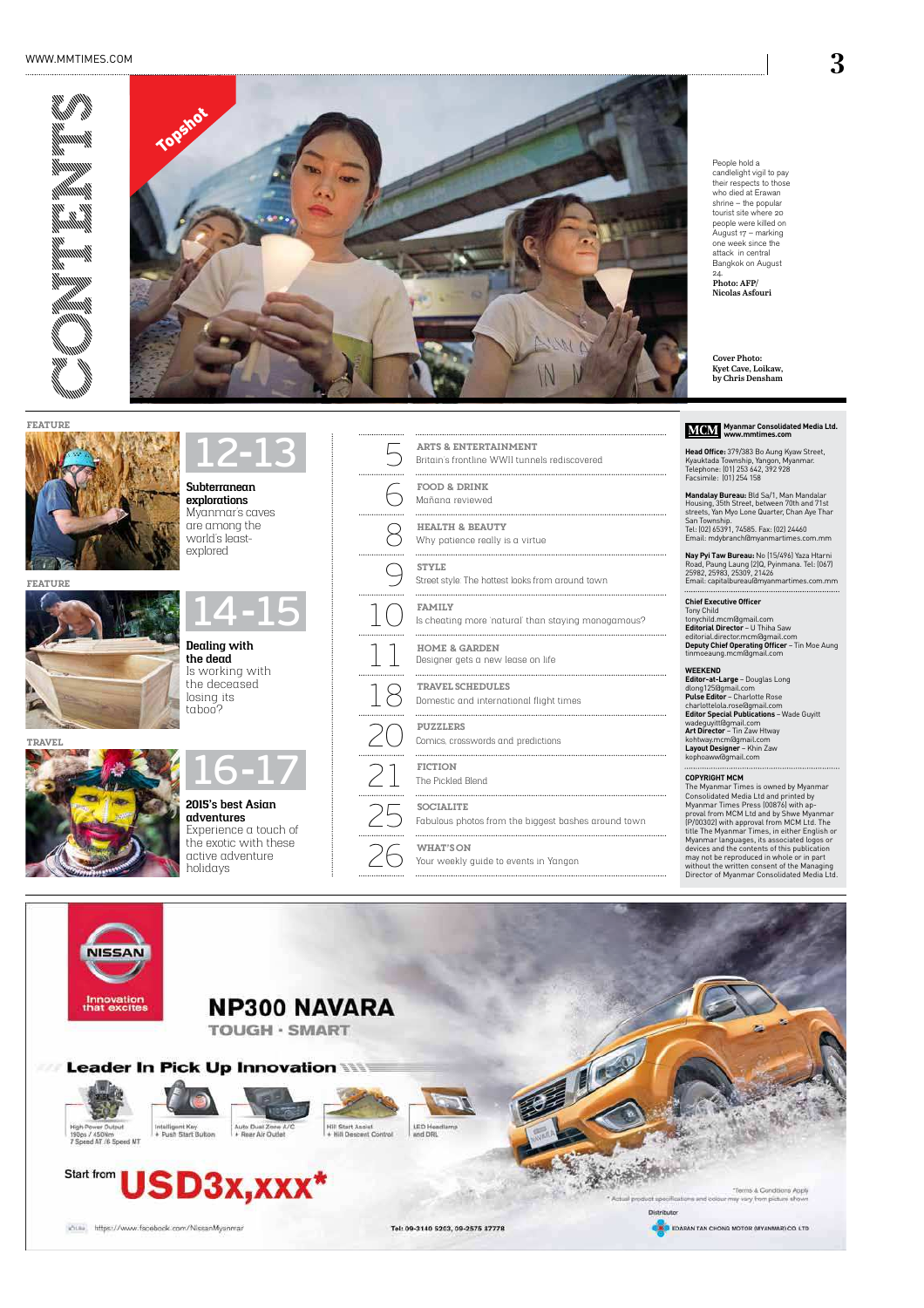

Exploring a river cave, Loikaw. **Photo: Chris Densham**



Sketching a map in Kyet Cave, Loikaw. **Photo: Chris Densham** Passing coffins in Kyet Cave, Loikaw. **Photo: Chris Densham**